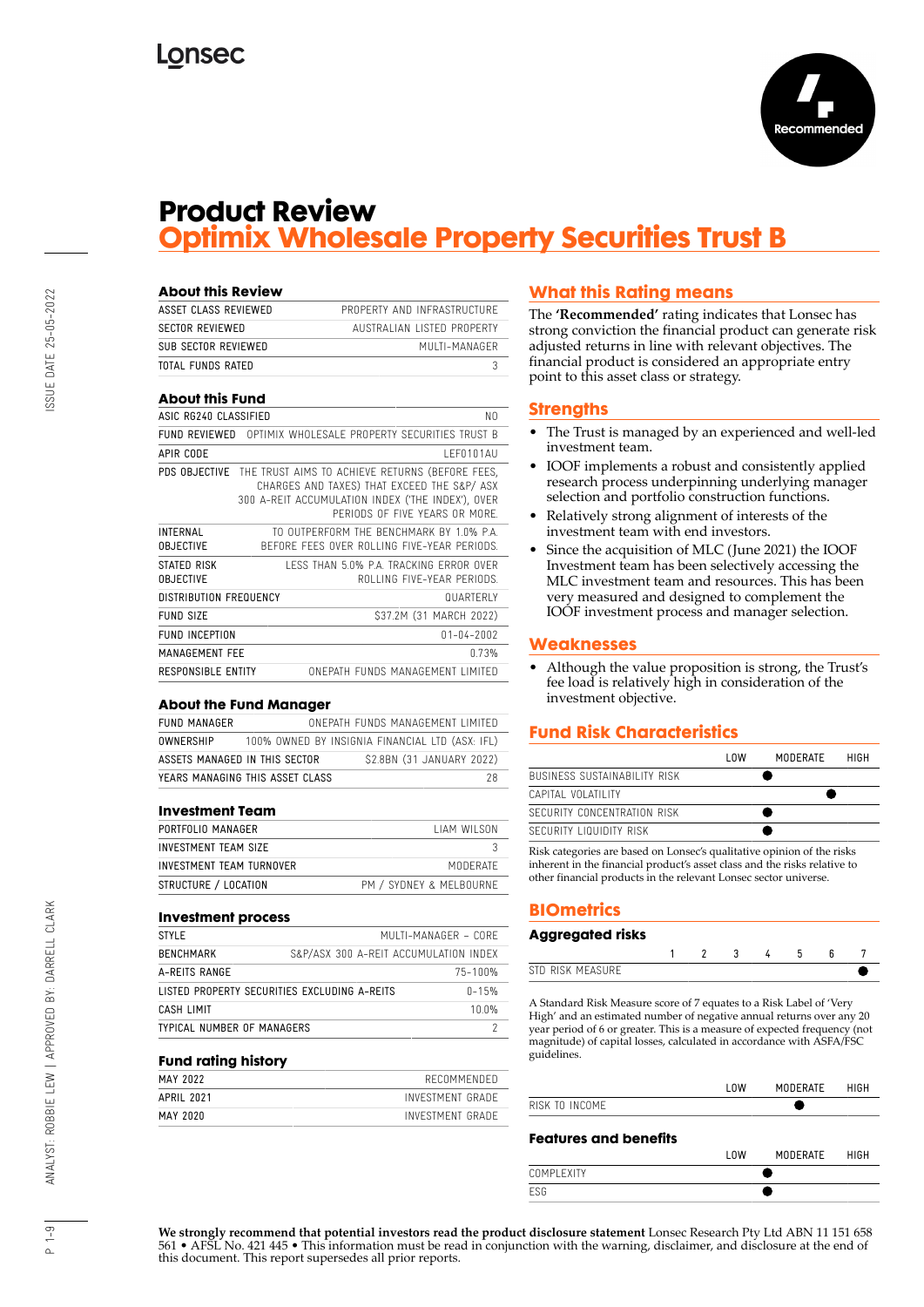# **Optimix Wholesale Property Securities Trust B**

## **Fee profile**

|                      | l OW | MODERATE | HIGH |
|----------------------|------|----------|------|
| FFFS VS. UNIVERSE    |      |          |      |
| FEES VS. ASSET CLASS |      |          |      |

Fee BIOmetrics are a function of expected total fee as a percentage of expected total return.

## **What is this Fund?**

- The OptiMix Wholesale Property Securities Trust – Class B Units ('the Trust') is a single asset class multi-manager strategy that invests in a selection of specialist Australian Property Securities fund managers. The Trust's objective is to outperform the S&P/ ASX 300 A-REIT Accumulation Index ('the Index') by 1.0% p.a. before fees over a period of five years.
- OnePath Funds Management Limited ('the Manager') is part of the group of companies and related bodies comprising Insignia Financial Limited. The Trust is managed by the IOOF investment team. IOOF adopts a Multi-Manager investment style, taking an active approach. IOOF's investment philosophy is guided by a number of key principles which have foundations in academic research; active managers can outperform sector benchmarks over the longterm, in-depth research and analysis can provide superior insight and provide the potential for outperformance, and investment style can have a significant impact on performance.
- The Manager aims to build a style neutral Multi-Manager portfolio where security selection of the underlying funds is the primary source of excess return. The Manager aims to meet its objective by holding a small number of high conviction Australian Property Securities fund managers with different yet complementary investment styles.
- Given the concentrated nature of the A-REIT universe, underlying fund manager's portfolios are expected to have a high degree of commonality. In addition, the Trust is expected to have a highly concentrated portfolio compared to other asset classes. Active Share (a measure of the difference between the portfolio and the index) is expected to be in the 20-30% range, again reflective of the concentrated nature of the investable universe.
- As per the PDS dated 9 February 2022, the ongoing annual fees and costs to investors in the Trust include management fees and costs of 0.78% p.a. which comprise a 0.73% p.a. management fee and 0.05% p.a. indirect costs. The indirect costs also include the net transaction costs for the 12 month period ended 30 June 2021. Transaction costs include explicit (e.g., brokerage, stamp duty, clearing) and implicit (buy/ sell spreads in multi-asset) costs of buying and selling underlying assets (like shares or fixed income) and the cost of hedging/protection strategies incurred in managing the Trust. These costs are not paid to the Manager. Some transaction costs may be incurred due to investor activity (e.g., buying securities when new application money flows into the Trust and selling securities to meet Trust redemptions) and these may be recouped via the Trust's buy/sell spreads (an investor activity fee). As at the time of this review, the Trust's buy/sell spreads were 0.28% / 0.17% but as these can change frequently depending

on market conditions, please refer to the Manager for the latest information.

## **Using this Fund**

**This is General Advice only and should be read in conjunction with the Disclaimer, Disclosure and Warning on the final page.**

- Lonsec notes that the Manager has produced a Target Market Determination (TMD) which forms part of its design and distribution arrangements for the Trust. Lonsec has collected the TMD that has been provided by the Manager and notes that this should be referred to for further details on the Target Market Summary Description of Target Market and Review Triggers.
- As a 'long' only A-REIT product, the Trust forms part of the growth component of a portfolio. The Trust is suitable for investors with at least a five-year investment horizon.
- While the Manager will seek to invest in listed securities that deliver reliable long-term cash flows, the Trust's returns are also subject to equity market risk, which means that movements (both positive and negative) in the share prices of the underlying securities in the portfolio will affect the Trust's returns. Investors should therefore be aware that there is the risk of capital loss being incurred on the investment.
- Lonsec notes that in general, Australian listed property securities funds exhibit relatively high levels of concentration risk, reflecting the concentrated nature of the benchmark.

## **Suggested Lonsec risk profile suitability**

SECURE DEFENSIVE CONSERVATIVE BALANCED GROWTH HIGH GROWTH

ē For guidance on appropriate asset allocations and risk profiles, refer to the latest Lonsec Strategic Asset Allocation Review and Risk Profile Definitions on our website.

## **Changes Since Previous Lonsec Review**

- IOOF Holdings Ltd has changed its name to Insignia Financial Ltd. The Insignia Financial Group is made up of a number of leading brands including IOOF and MLC.
- Since the acquisition, there have been no significant changes to the investment philosophy and/or process.
- Since the acquisition of MLC in May 2021, the IOOF Investment team have been selectively accessing the MLC investment team insights and resources. This has been very measured and designed to complement IOOF's investment process and manager selection.
- The Investment team has obtained access to MLC Asset Management's consulting resource – JANA. The input from JANA has thus far been limited compared to the services received from the incumbent dedicated asset consultant – Mercer.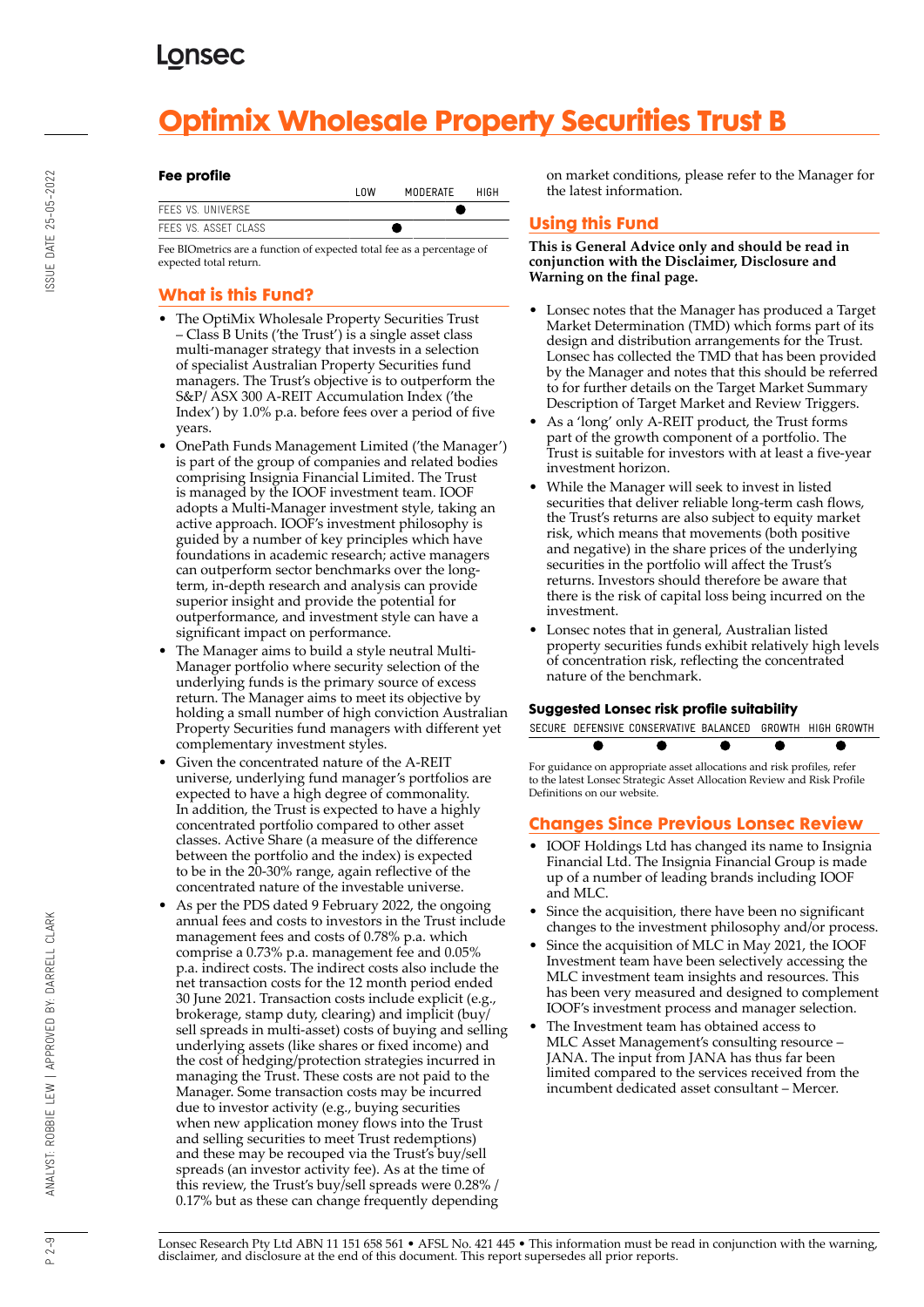# **Optimix Wholesale Property Securities Trust B**

## **Lonsec Opinion of this Fund**

## **People and resources**

- In May 2021, Insignia Financial Ltd (ASX code: IFL) completed its transaction agreement with the National Australia Bank (ASX Code: NAB) to acquire 100% of the MLC wealth management business. Upon finalisation of this transaction, the investment resources and personnel have begun working together to manage their respective products. With both businesses having significant experience in investment management, there are positive synergies meaning the collaboration has been additive to both parties. Further, there have been minimal disruptions to investment processes or personnel. Lonsec believes this process was professionally managed and has therefore resulted in a smooth transition and ongoing function for both businesses. Reporting lines, roles and responsibilities remain clear and undisrupted.
- The investment team is led by CIO Dan Farmer and further succession planning efforts also saw the appointment of Stanley Yeo as Deputy CIO and Head of Equities. Farmer previously managed the Australian equities portfolios at IOOF, and prior to joining the organisation, was Senior Executive Investments at Telstra Super. Lonsec believes that Farmer possesses the appropriate experience and skills to lead the team and has skilfully navigated the changes that have arisen from the MLC/Insignia Financial Ltd merger.
- The team consists of 22 people in total, other than Farmer and Yeo. The rest of the team comprises six heads of asset class/implementation, one head of governance, five portfolio/asset managers, one asset allocation manager, three performance analysts, three implementation analysts, and one governance specialist.
- IOOF relies on the services of an external asset consultant, Mercer, when formulating individual strategies. Mercer provides ad-hoc advice and is an important input in terms of formulating strategic asset allocation and strategic tilting. Lonsec views Mercer as well-equipped to provide guidance and advice to the team. Lonsec believes there is a balance to be struck by the Manager when considering advice from Mercer whilst maintaining full discretion over portfolio management decisions. Pleasingly, their working relationship appears collaborative, but this will continue to be an area of focus for Lonsec in future reviews.
- The Trust is managed by Liam Wilson who is the appointed Portfolio Manager since 2016. While not a property specialist, Lonsec considers Wilson to have a strong background in Australian equity strategies. Providing further comfort is the continuing support of the wider investment team in manager research and asset class decisions, including Simon Gross, Head of Property at IOOF and Mark D'Arcy-Bean, Asset Manager. Lonsec notes that individuals within the investment team have the requisite skills, knowledge and experience to manage their asset class domains effectively and therefore Lonsec continues to maintain its conviction in the team.
- Lonsec views key person risk associated with Wilson as low given the strong support and backup structure implemented.

• The Manager's variable remuneration structure is measured against individual asset sector benchmarks and peer group comparisons and is linked to rolling one and three-year performance periods. Lonsec considers this to be a reasonable alignment with short and medium-term performance, however less so with longer-term objectives in high-risk profile funds managed by the team. IOOF allows members of the investment team to receive their bonuses (up to 100% base) in IFL shares. Lonsec views this change positively and believes it promotes further alignment and retention across the team. Lonsec understands the scheme is available to more senior investors

## **Research and portfolio construction**

- IOOF's research process integrates both quantitative and qualitative factors. The quantitative process is used to establish specific risk/return objectives at both the Trust and sector level and also to assist in the screening, modelling, and identifying investment managers that in aggregate have the attributes to construct a blended portfolio to meet a specific return and risk target. Overall, Lonsec considers IOOF's manager research process to be detailed and transparent.
- IOOF's research process aims to establish a narrow universe of funds that have been filtered by various criteria including IOOF's house views on suitable styles of managers for given asset classes and managers rated highly by Mercer. While Lonsec has a positive view of the depth and breadth of Mercer's domestic and global investment manager coverage, Lonsec is mindful of increased turnover within Mercer's Manager Research Boutique (MRB) over recent years. Combined with IOOF's sector specialist model, Mercer's MRB has allowed the Manager to undertake research across a broader range of underlying managers and strategies. Stability at Mercer will be important to IOOF and the Trust's management.
- Pleasingly, IOOF has a well-developed list of designated backup managers in the event of an adverse scenario eventuating (i.e., key Portfolio Manager departing). Lonsec looks favourably on multi-manager strategies having well-formulated contingency plans, believing it to be consistent with industry 'best practice'.
- IOOF believes that traditional Tactical Asset Allocation (TAA) can be a source of unrewarded risk to investors. Instead, a 'Strategic Tilting' framework is employed, where the Trust may deviate from the aggregate underlying investment manager positions to capture price adjustments associated with mean reversion back towards the long-term average. These opportunities arise when a market has moved to an extreme (over or undervaluation). Lonsec is supportive of this approach, believing it may provide a basis for improving the Trust's risk/return outcome.

## **ESG Integration**

The Manager has articulated a commitment to the integration of ESG within their investment process with evidence of a policy framework and public positioning. The ESG policy is freely available on the firm's website. Overall Lonsec views the strength of this commitment to be in line with peers.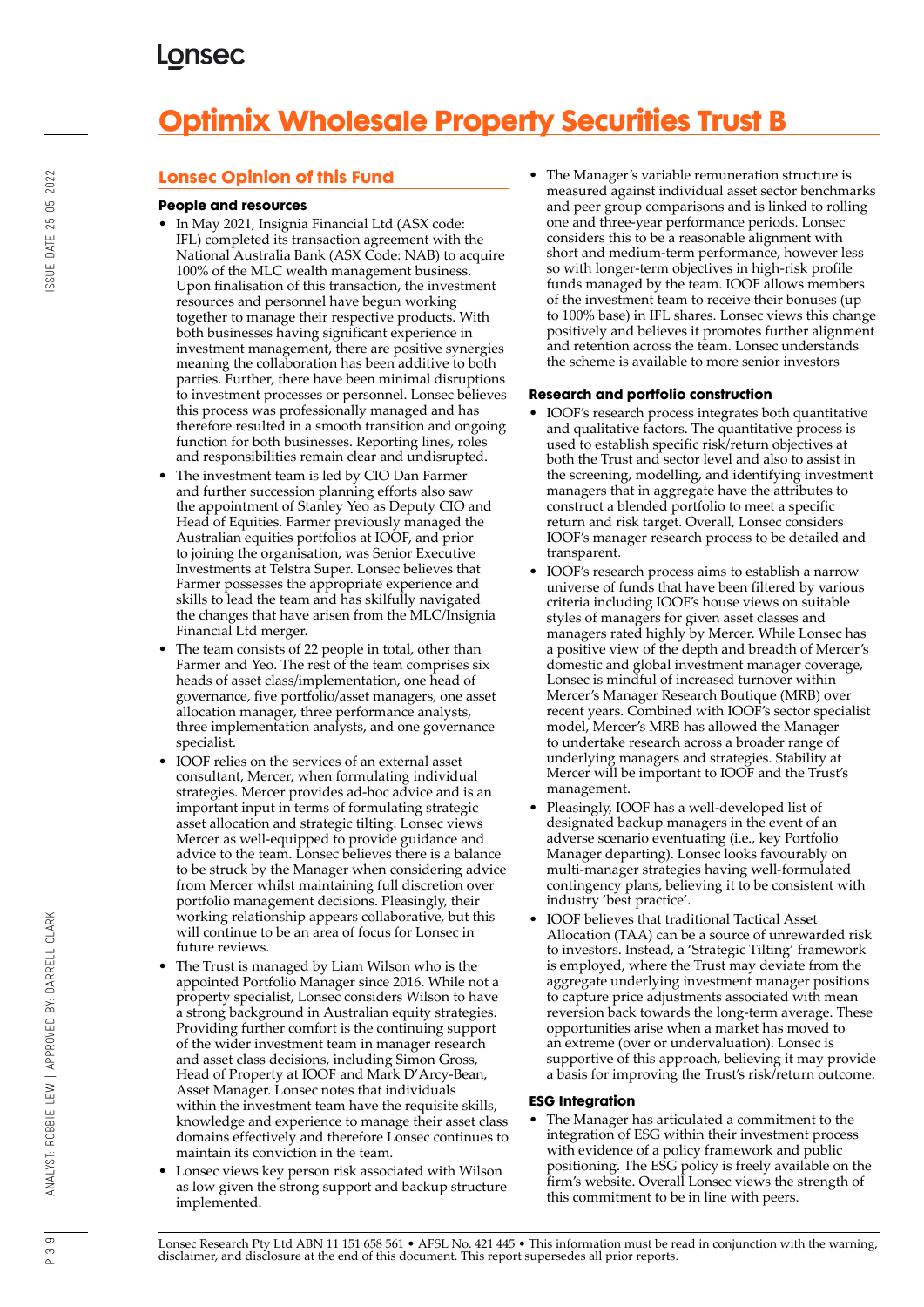# **Optimix Wholesale Property Securities Trust B**

- The level of disclosure with respect to the Manager's proxy voting policy and voting outcomes is in-line with peers with a limited policy framework. While reporting on voting decisions is publicly available, the reporting is lagging peers. The Manager does not provide any details on engagement policy or engagement outcomes.
- There is clear evidence of ESG incorporation when selecting a manager. Elements of ESG are visible throughout the product design process. High-level monitoring of ESG characteristics at the manager level is evident. Overall ESG integration within the investment process is in-line with peers.
- The lead portfolio manager demonstrates an ability to engage on broad ESG topics and the Manager has a systematic approach to track engagement outcomes. ESG is integrated across the majority of the portfolio. The Manager has an observable approach to performing detailed look-through ESG analysis of underlying holdings. Overall, on a peer relative basis, Lonsec considers the overall level of ESG integration within the Trust to be low to moderate.

## **Risk management**

- Lonsec has been satisfied with the structure of the risk management functions embedded within the investment process. While continually evolving, the Manager has integrated compliance systems that enable underlying mandates to be implemented to ensure compliance with their predefined guidelines.
- Underlying managers are typically accessed via separately managed accounts enabling IOOF to tailor mandates to its requirements, e.g., maximum stock bet limits or maximum cash holdings. Lonsec considers this a positive structure as it can facilitate tighter portfolio construction, better product design control, the opportunity for better pricing, improved tax efficiency for investors, and the ability to manage implementation and transitions more efficiently.
- IOOF closely monitors manager portfolios and weightings on a daily basis and investigates daily any excess return outliers exceeding the 99% confidence level. In Lonsec's opinion, ongoing mandate monitoring is very important within the Multi-Manager structure, as it is just as critical for underlying managers to be adhering to their investment process as it is that the process is of high quality.
- The Product Operational Accounting and the Office of the Responsible Entity undertake operational due diligence on potential investment managers and undertake annual reviews of the operational risks associated with employed managers. Lonsec views this positively as it reduces the workload of Portfolio Managers and improves specialisation.
- The team is continuing to improve the transparency of the underlying portfolios and has added these portfolios into Bloomberg PORT and FactSet.

## **Performance**

• The internal objective of the Trust is to outperform the S&P/ ASX 300 A-REIT Accumulation Index ('the Index') by 1.0% p.a. (before fees) over rolling fiveyear periods. Lonsec considers this objective to be modest given the Trust's fee load.

- Over the year to 31 January 2022, the Trust recorded a total return of 16.9% (net of fees), underperformed the Benchmark by 3.0%.
- Over three and five years to 31 January 2022, the Trust's total returns were 4.5% p.a. and 5.7% p.a. (net of fees). The Trust underperformed the Benchmark by 3.2% p.a. over three years to 31 January 2022 and underperformed the Benchmark by 3.1% p.a. over five years to 31 January 2022 respectively.
- The Trust's volatility (as measured by the annualised standard deviation) over over one year was below the peer median and above over three and five years. In terms of maximum drawdowns, the Trust over one year was below the peer median and higher over three and five years.
- The Trust's returns and annualised standard deviation outcomes have resulted in the Sharpe ratio to 31 January 2022 being below the peer group median for all three time periods.

## **Overall**

- Lonsec has upgraded the Trust to a **'Recommended'** rating at its most recent review. The rating reflects the high regard and conviction for the experience and calibre of the investment team. The rating is also underpinned by Lonsec's positive view of the Trust's robust and repeatable investment process. Notably, the increased resourcing post-integration of the OnePath capabilities into the broader team provides further depth of expertise within investment management and risk management.
- Considering the integration of MLC is expected to be a multi-year journey, Lonsec will be closely monitoring the degree of collaboration and realised synergies.

## **People and Resources**

## **Corporate overview**

Insignia Financial Ltd ('Insignia Financial') is a wealth management company offering products and services across, financial advice and distribution, portfolio and estate administration, and investment management. Insignia Financial is listed on the Australian Stock Exchange (ASX code: IFL). As of 31 March 2022, Insignia Financial had \$317bn in Funds Under Management and Administration, on behalf of more than two million clients.

These services are operated through a suite of brands including IOOF, Shadforth, Lonsdale, Bridges Financial Services, Consultum Financial Advisers, M3 Financial Services, RI Advice and Australian Executor Trustees.

#### **Size and experience**

|                     |                                    | <b>EXPERIENCE</b><br>INDUSTRY / |
|---------------------|------------------------------------|---------------------------------|
| <b>NAME</b>         | POSITION                           | <b>FIRM</b>                     |
| DANIEL FARMER       | CIO                                | 26/12                           |
| STANI FY YF0#       | HEAD OF FOUITIES AND<br>DEPUTY CIO | 22/12                           |
| <b>I IAM WILSON</b> | PORTFOLIO MANAGER                  | 19/2                            |
| # Primary back-up   |                                    |                                 |

The Investment Team is structured along specialist lines.

Lonsec Research Pty Ltd ABN 11 151 658 561 • AFSL No. 421 445 • This information must be read in conjunction with the warning, disclaimer, and disclosure at the end of this document. This report supersedes all prior reports.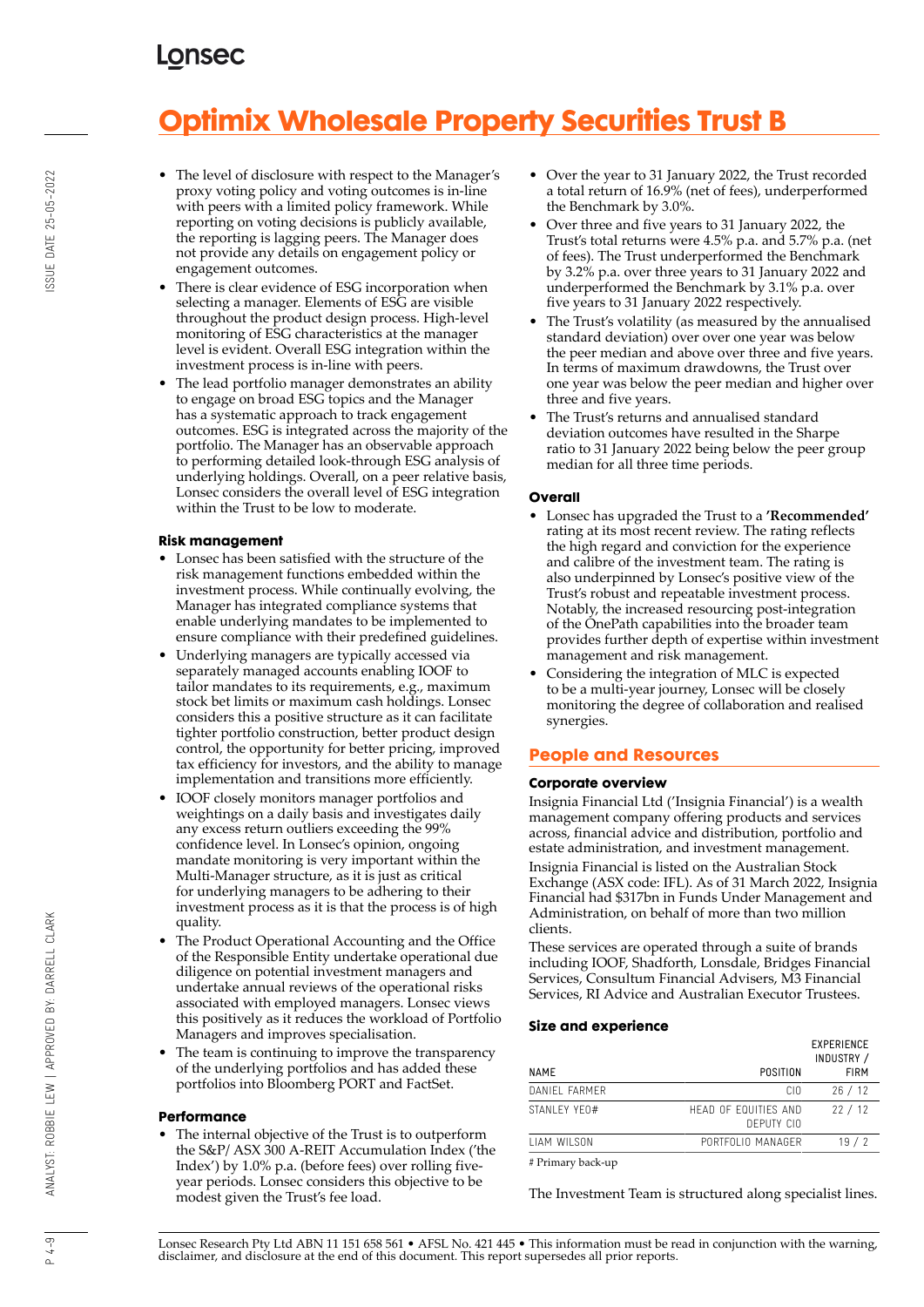# **Optimix Wholesale Property Securities Trust B**

Liam Wilson is the Trust's lead portfolio manager and is primarily responsible for undertaking portfolio construction and manager selection functions for the OnePath/OptiMix multi-asset portfolios. He is also involved in the manager research process across Australian and global equities asset classes. Wilson previously held responsibilities for Australian and international equity and fixed income fund manager research and market analysis, including implementation of INGIM overlay strategies within multi-manager portfolios. Wilson has over 19 years of financial markets experience. He is supported by the investment team of asset class specialists and portfolio managers. Yeo, as Deputy CIO and Head of Equities, is the backup Portfolio Manager and has a wealth of experience and oversight of the strategy alongside Farmer (CIO) who oversees the operations of the investment team.

The Portfolio Manager conducts qualitative and quantitative research and provides overall data support and recommendations to the six-member Investment Management Committee ('IMC'). The IMC ultimately considers and approves asset allocation decisions and manager appointments.

The IMC meets bi-monthly or more frequently if required, and comprises Anthony Hodges (Chairman and External Member), Denise Allen, and Mary-Anne Nunan (External Members). Daniel Farmer (CIO), Stanley Yeo (Deputy CIO), and Manish Utreja (Head of Alternatives). Osvaldo Acosta has been appointed as Secretary.

Back-office functions are performed by IOOF's Investment Operations Team. Compliance monitoring, custody, unit pricing, registry, and financial reporting functions are outsourced to various parties including IOOF and JP Morgan; while transition management and implementation are performed by a panel of transition managers including Citi, Macquarie, UBS, and State Street.

## **Remuneration**

The investment team is rewarded with a combination of base salary and variable bonus. 70% of the bonus is assessed on fund performance relative to the relevant peer group over one- and three-year periods, with the other 30% awarded on qualitative factors such as team contribution and client servicing. Members of the investment team may choose to receive their bonus (up to 100% of the base salary) in IFL shares.

## **Asset Consultant**

IOOF has appointed Mercer as its primary external asset consultant since July 2017. The Manager will seek Mercer's consultancy services when performing due diligence on prospective and currently appointed underlying managers, designing neutral benchmarks, stress testing, and performing various other risk management functions. Mercer will also provide strategic tilting advice.

## **Research Approach**

## **Overview**

| -                                      |                                                                                |
|----------------------------------------|--------------------------------------------------------------------------------|
| RESEARCH<br>PHILOSOPHY                 | BI ENDED QUALITATIVE AND QUANTITATIVE<br>RESEARCH                              |
| TARGET<br>MANAGER                      | HIGH QUALITY BETA AND ALPHA MANAGERS, BOTH<br><b>FSTABLISHED AND BOUTIQUE.</b> |
| NO. OF MANAGERS IN UNIVERSE            | UNI IMITED                                                                     |
| NO. OF MANAGERS ACTIVELY<br>RESEARCHED | ALL MANAGERS RESEARCHED BY<br>MFRCFR                                           |
| RESEARCH<br>INPUTS                     | VARIOUS - MANAGER MEETINGS, ASSET CONSULTANT.<br>FTC.                          |

IOOF's integrated quantitative and qualitative investment process aims to establish a narrow universe of funds that have been filtered by various criteria including IOOF's house views on suitable styles of managers for given asset classes and managers rated highly by Mercer. Qualitative research then focuses on the firm's background and history, the key people and resources, investment style and strategy, portfolio construction, and constraints.

## **Screening of Managers**

IOOF places a strong emphasis on active risk budgeting when in the Portfolio Construction process, and therefore identifies the type of managers/mandates required to fulfill particular roles within the available tracking error budget. As such, managers who would be unlikely to fulfill a certain role within the portfolio will be screened out. This approach allows IOOF to minimize the universe of products to a manageable size rather than considering all available managers in each asset class. For example, IOOF's house view on Australian equities is that well-resourced active managers, with a strong alignment of interest between investment staff and investors with relatively low funds under management, are most likely to outperform, and so will dedicate the research effort to these types of managers as opposed to the entire Australian equity universe.

IOOF also has access to Mercer's Global Investment Manager Database ('GIMD') to enhance the scope of their research capability and as an additional tool for filtering to identify the most suitable funds. GIMD is an online database that encapsulates information ranging from manager research notes, historical performance statistics, ideas emerging in other markets, and economic research on approximately 5,300 managers and 26,000 funds.

Typically, IOOF will focus its research on managers rated B+ or higher by Mercer. However, the discovery of managers may be sourced through any source including Mercer, directly by IOOF, through existing networks and contacts with other industry participants, such as managers, consultants or superannuation plan operators. The IOOF investment team are encouraged to have a wide opportunity set for investment ideas.

## **Research focus**

The list of potential managers identified as research priorities by the screening process will then be subject to additional research by the IOOF team before they can be included in a portfolio. This 'double' layer of manager research typically ensures that final funds in the portfolios have undergone a rigorous review process.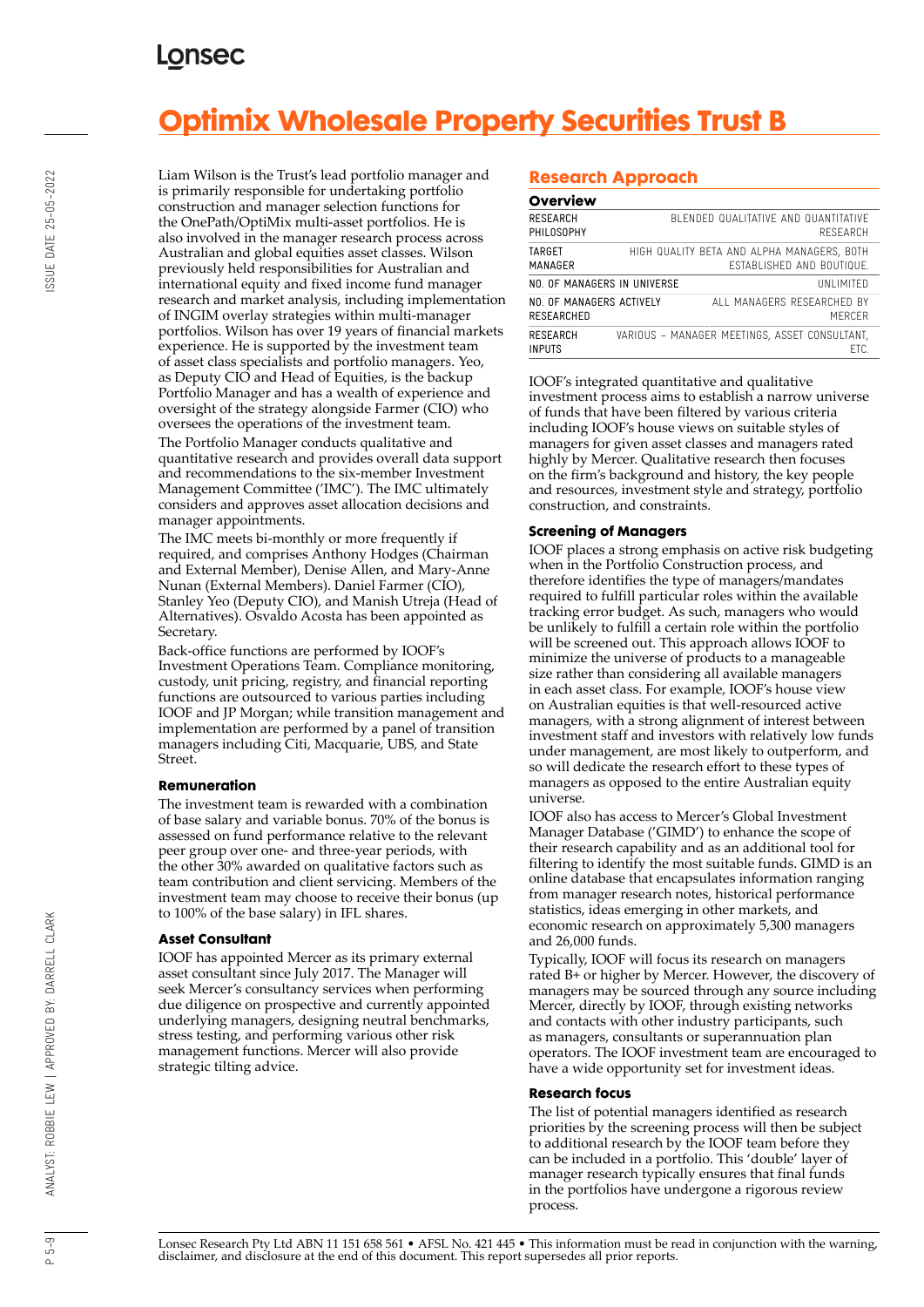# **Optimix Wholesale Property Securities Trust B**

IOOF undertakes a mix of both qualitative and quantitative research. From a qualitative perspective, IOOF considers factors such as the firm's background and history, financial position, the calibre of key decision-makers and the depth of available resources, investment strategy and style, idea generation and portfolio construction processes, and implementation constraints. The types of quantitative analysis conducted will include various types of performance, return and style-based analytics, various types of portfolio holdings-based attribution, and risk factor analytics.

## **Portfolio Construction**

| Overview                       |                                                                  |
|--------------------------------|------------------------------------------------------------------|
| <b>BENCHMARK</b>               | S&P/ ASX 300 A-REIT ACCUMULATION INDEX                           |
| RETURN OBJECTIVE<br>(INTERNAL) | BENCHMARK PLUS 1% P.A. ( BEFORE FEES)<br>OVER ROLLING FIVE-YEARS |
| RISK OBJECTIVE (INTERNAL)      | < 5.0% P.A. TRACKING FRROR                                       |
| <b>INVESTMENT STYLE</b>        | MUITI-MANAGER                                                    |
| NUMBER OF MANAGERS             | 2                                                                |
| TOTAL NUMBER OF SECURITIES     | 38                                                               |
| OBSERVED ACTIVE SHARE          | 25%                                                              |

IOOF's primary objective with respect to the determination of manager weightings is to achieve a style-neutral portfolio free from any undesired systematic style, capitalisation, or other factor biases relative to the relevant benchmark. Manager weightings are also determined via an assessment of contribution to total active risk to ensure no one manager has a disproportionate expected contribution. However, a manager's contribution to total active risk is not considered in isolation but with reference to the correlation of its excess returns with other managers and the objective of the product.

To summarise the actual portfolio construction process, in the first instance, active risk and return targets are set for the Trust's risk profile. The tracking error or risk budget is then apportioned between allowable asset classes based on IOOF's house views of the available risks and opportunities. Finally, managers are selected and blended to fill the risk budget, with each manager's contribution to risk being commensurate with their expected contribution to the alpha target. The number and style of managers within each asset class are also pre-determined according to IOOF's house view. Manager blending is conducted following both qualitative and quantitative assessments. The qualitative analysis includes a comparative analysis of each manager, and the diversification benefits they offer. Quantitative analysis includes factors such as correlation, historical returns, style biases, capitalisation analysis, regression analysis, and various risk analytics. Prior to submitting a manager recommendation to the IMC, the recommendation is peer-reviewed by the Investment Manager Peer Review Group. This group consists of senior investment professionals (Chief Investment Officer and Portfolio Managers) that are ultimately responsible for the review of manager proposals before being formally considered by the IMC. This ensures any manager proposal to the IMC has been rigorously peer-reviewed as a means of quality control and to minimise individual bias and subjectivity. It is also a means to consider the manager's proposal in a total portfolio context.

The following summarises the underlying managers within the Trust as of 31 March 2022. Consistent with IOOF's aim of broad style neutrality, there is a selection of managers with varying investment styles.

- **SG Hiscock**
- Renaissance

## **Risk Management**

## **Risk limits**

| .                                            |            |  |  |
|----------------------------------------------|------------|--|--|
| SEPARATE RISK MONITORING                     | <b>YFS</b> |  |  |
| A-RFITS                                      | 75-100%    |  |  |
| LISTED PROPERTY SECURITIES EXCLUDING A-REITS | $0 - 15%$  |  |  |
| CASH I IMIT                                  | 10%        |  |  |
|                                              |            |  |  |

All underlying managers are subject to constraints as specified in an investment management agreement. Most underlying managers are accessed via separately managed accounts. This enables IOOF to tailor mandates to its requirements, for example, maximum stock exposure limits or maximum cash holdings. The risk tools employed by IOOF include Bloomberg, Factset, and BARRA. Risk analysis is also completed by Mercer, whenever a change to the portfolio is proposed.

## **Risk monitoring**

The IOOF investment manager monitoring process consists of a number of prescribed stages. This includes the review of monthly investment reports, review of quarterly manager questionnaires, formal quarterly manager interviews, quarterly manager review notes, ongoing quantitative performance analytics, and ongoing review of external research. Quarterly Manager Questionnaires cover not only risk and performance but also any changes or developments in people or processes. Formal manager interviews (and site visits where practical) are also conducted on an ad-hoc basis where required.

Manager weightings are monitored on a daily basis and are rebalanced on an ongoing basis using cashflows. Using cashflows in this way means that active rebalancing of the portfolio is rarely required which minimises turnover and transaction costs/tax implications.

Product Operational Accounting and the Office of the Responsible Entity works with the Investment Team to review and assess the operational capabilities of all manager appointments.

This team also monitors, reviews and assesses the operational risks associated with employed Investment Managers on an annual basis.

Operational due diligence includes a review of the systems, policies, processes, and resources managers have in place to monitor and manage operational risk exposures. Reviews typically focus on the below areas:

- Professional indemnity insurance
- Auditing Practices (with reference to GS007 requirements)
- Organisational structures
- Business Continuity Management
- Policy Summaries
- Risk Management Approaches
- Investment Compliance

ANALYST: ROBBIE LEW | APPROVED BY: DARRELL CLARK

 $6 - 9$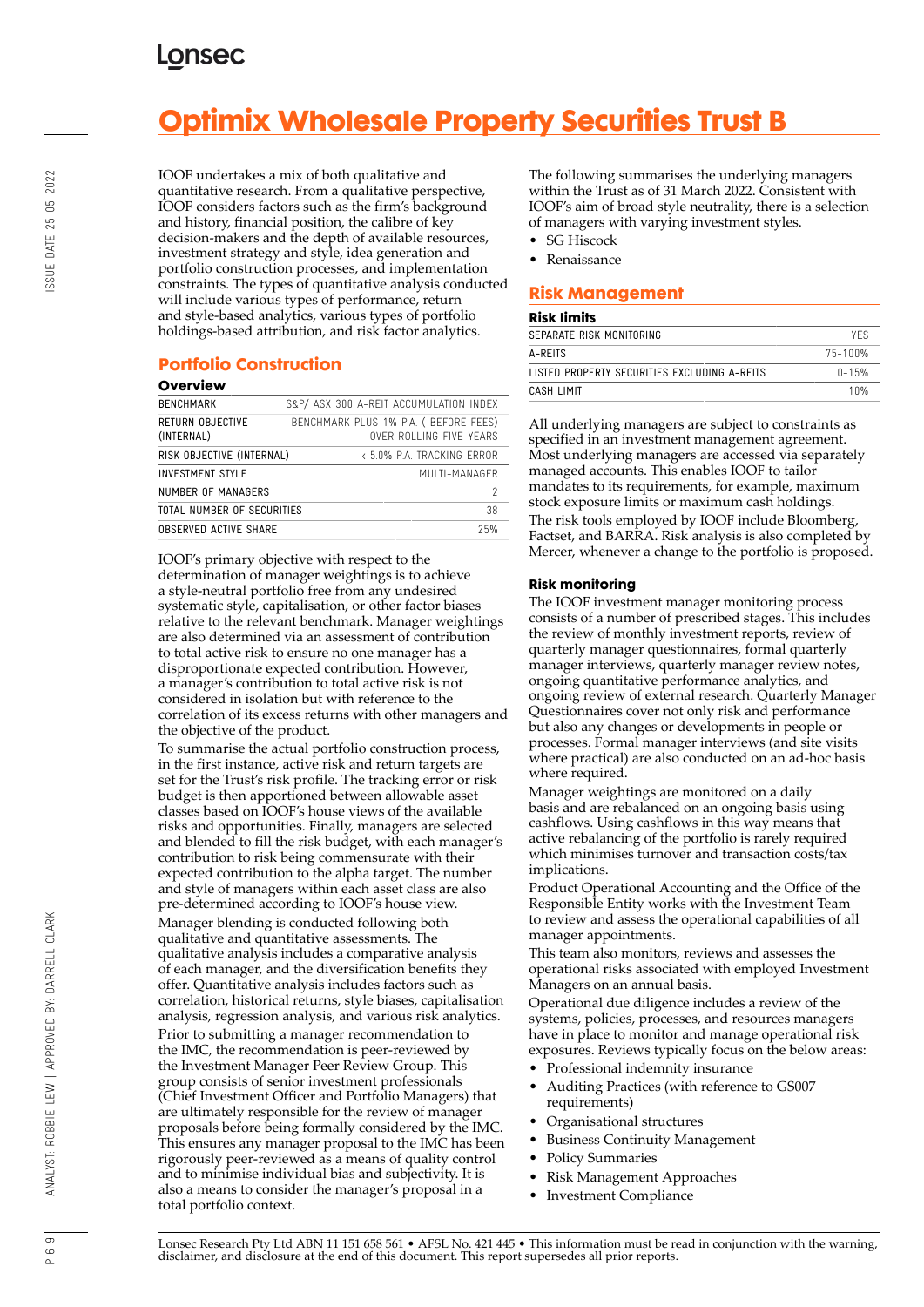## **LONSEC**

# **Optimix Wholesale Property Securities Trust B**

#### • Breaches & Incidents

#### **Implementation**

Portfolio allocations are monitored daily and rebalanced as necessary (subject to a tolerance range of +/-3% at the asset class level and +/-5% at the manager level). Cashflows are actively used to rebalance the portfolio on an ongoing basis, so the tolerance bands are rarely breached. Cashflows are allocated using a proprietary cashflow management system which allows for straight through processing to underlying investment managers.

External transition managers are appointed from a panel at 'arm's length' to ensure that objectivity is maintained. Custody, unit pricing, registry and financial reporting functions are outsourced to various parties including IOOF and BNP Paribas.

## **Currency Management**

The Manager has discretion in what portion of its underlying portfolio will be hedged back to the Australian Dollar. Consequently, returns will often be partially affected by movements in the Australian Dollar versus other currencies globally.

Currency hedging will typically take place within the underlying mandates, as opposed to a currency hedging overlay on the aggregate portfolio.

## **Risks**

**An investment in the Trust carries a number of standard investment risks associated with investment markets. These include economic, market, political, legal, tax and regulatory risks. Investors should read the PDS before making a decision to invest or not invest. Lonsec considers the major risks to be:**

#### **Market risk**

Investment returns are influenced by the performance of the market as a whole. This means that your investments can be affected by things like changes in interest rates, investor sentiment, and global events, depending on which markets or asset classes you invest in and the timeframe you are considering.

#### **Security and investment-specific risk**

Within each asset class and each fund, individual securities like mortgages, shares, fixed interest securities, or hybrid securities can be affected by risks that are specific to that investment or that security. For example, the value of a company's shares can be influenced by changes in company management, its business environment, or profitability. These risks can also impact the company's ability to repay its debt.

#### **Other risks**

Please refer to the Trust's PDS for more details on items identified by the Responsible Entity and Manager including Liquidity Risk, Counterparty Risk, Legal and Regulatory Risk.

Lonsec Research Pty Ltd ABN 11 151 658 561 • AFSL No. 421 445 • This information must be read in conjunction with the warning, disclaimer, and disclosure at the end of this document. This report supersedes all prior reports.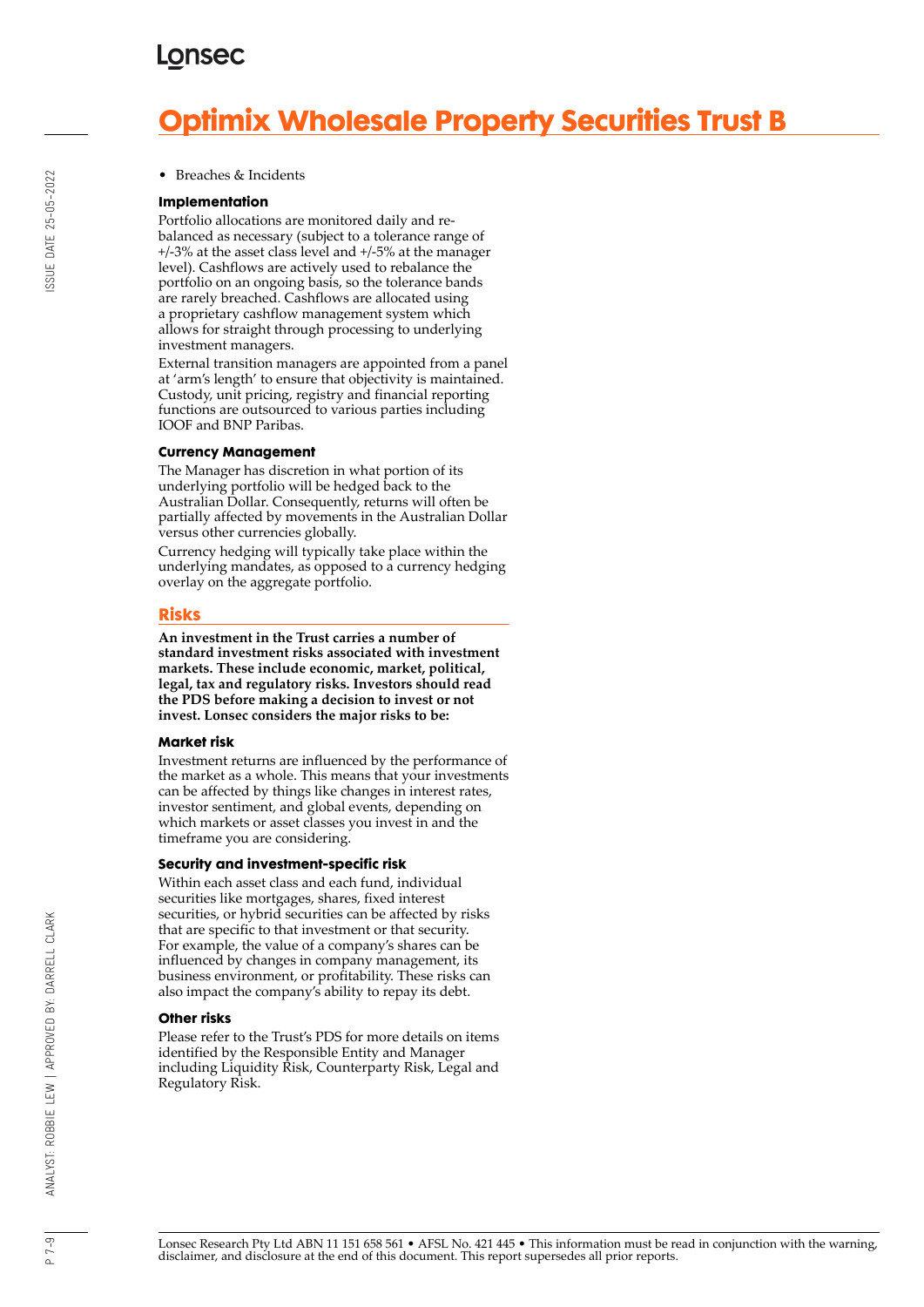# **Optimix Wholesale Property Securities Trust B**

## **Quantitative Performance Analysis - annualised after-fee % returns (at 31-1-2022)**

## **Performance metrics**

| <b>CHONNAIRS MONDAY</b>     |             |             |             |             |             |             |             |             |  |
|-----------------------------|-------------|-------------|-------------|-------------|-------------|-------------|-------------|-------------|--|
|                             |             | 1 YR        |             | 3 YR        |             | 5 YR        |             | 10 YR       |  |
|                             | <b>FUND</b> | PFFR MFDIAN | <b>FUND</b> | PFFR MFDIAN | <b>FUND</b> | PFFR MFDIAN | <b>FUND</b> | PFFR MFDIAN |  |
| PERFORMANCE (% PA)          | 16.87       | 17.65       | 4.47        | 6.04        | 5.72        | 7.04        | 11.36       | 11.76       |  |
| STANDARD DEVIATION (% PA)   | 14.23       | 14.54       | 28.62       | 26.92       | 22.84       | 21.55       | 18.13       | 17.29       |  |
| EXCESS RETURN (% PA)        | $-3.03$     | $-2.26$     | $-3.15$     | $-1.58$     | $-3.07$     | $-1.75$     | $-1.05$     | $-0.65$     |  |
| OUTPERFORMANCE RATIO (% PA) | 41.67       | 33.33       | 38.89       | 43.06       | 30.00       | 34.17       | 38.33       | 42.50       |  |
| WORST DRAWDOWN (%)          | $-7.76$     | $-8.25$     | $-41.36$    | $-39.16$    | $-41.36$    | $-39.16$    | $-41.36$    | $-39.16$    |  |
| TIME TO RECOVERY (MTHS)     | <b>NR</b>   | <b>NR</b>   | 17          | 16          | 17          | 16          | 17          | 16          |  |
| SHARPF RATIO                | 1.18        | 1.21        | 0.14        | 0.20        | 0.20        | 0.27        | 0.52        | 0.57        |  |
| INFORMATION RATIO           | $-0.76$     | $-0.94$     | $-0.75$     | $-0.38$     | $-0.93$     | $-0.63$     | $-0.33$     | $-0.26$     |  |
| TRACKING ERROR (% PA)       | 3.98        | 2.66        | 4.18        | 3.25        | 3.30        | 2.59        | 3.17        | 2.30        |  |

PRODUCT: OPTIMIX WHOLESALE PROPERTY SECURITIES TRUST B

LONSEC PEER GROUP: PROPERTY AND INFRASTRUCTURE - AUSTRALIAN LISTED PROPERTY - MULTI-MANAGER PRODUCT BENCHMARK: S&P/ASX 300 A-REIT TR INDEX AUD

∢

 $2.0$ 

 $3.0$ 

 $40$ 

CASH BENCHMARK: BLOOMBERG AUSBOND BANK BILL INDEX AUD

TIME TO RECOVERY: NR - NOT RECOVERED, DASH - NO DRAWDOWN DURING PERIOD

## **Growth of \$10,000 over 10 years**



S&P/ASX 300 A-REIT TR INDEX AUD

**Snail trail**

 $\mathcal{S}$  5.0

RELATIVE PERFORMANCE (

 $-4<sub>0</sub>$ 

 $-3n$ 

START (01-2019) **ALEND** (01-2022)

 $-2.0$ 

 $-1n$ 

 $0.0$ 

RELATIVE RISK (%)

 $1.0$ 



OPTIMIX WHOLESALE PROPERTY SECURITIES TRUST B

S&P/ASX 300 A-REIT TR INDEX AUD

· PEERS

## **Outperformance consistency**







**APEER MEDIAN**